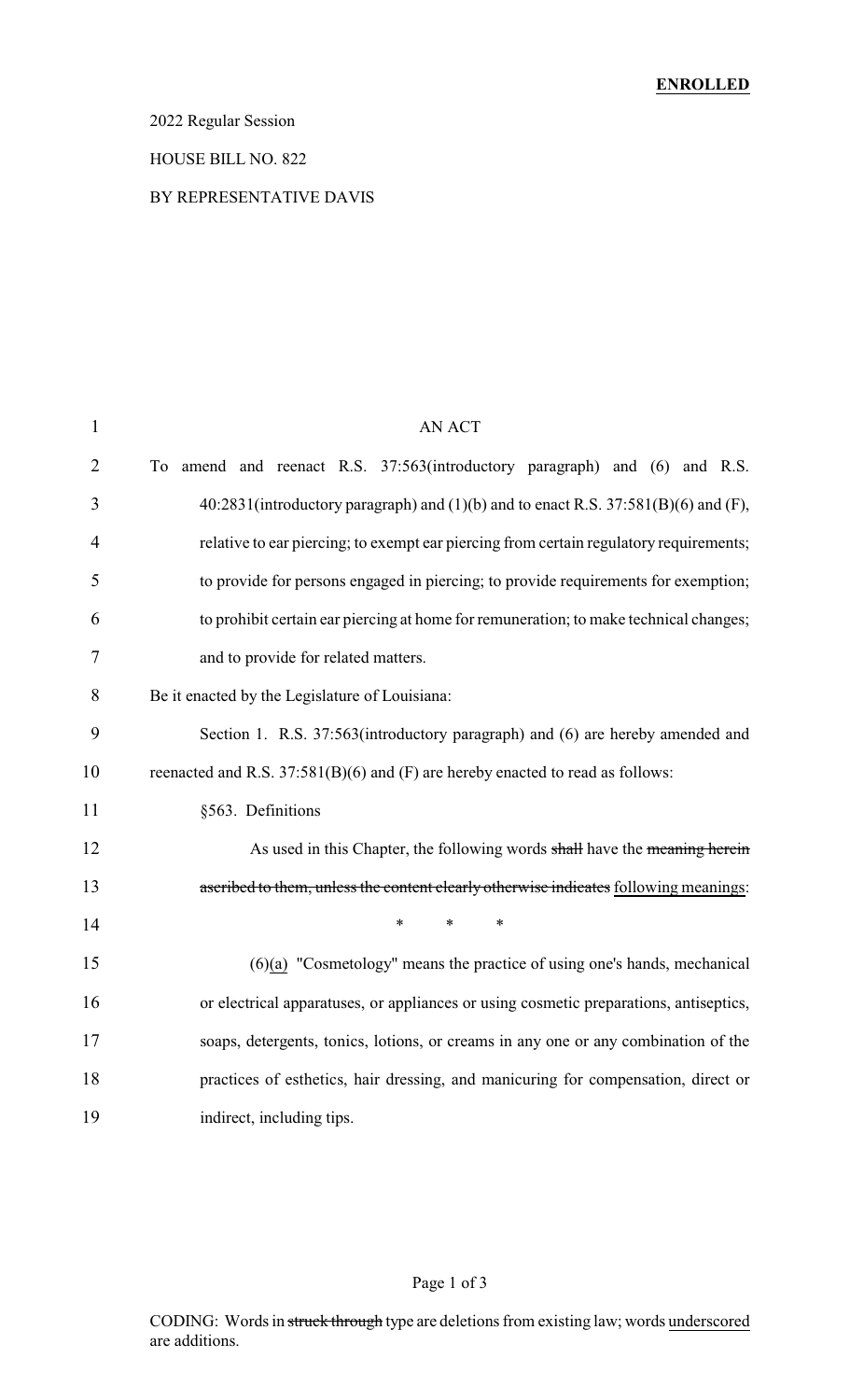| $\mathbf{1}$   | "Cosmetology" does not include ear piercing as provided for in R.S.<br>(b)               |
|----------------|------------------------------------------------------------------------------------------|
| $\overline{2}$ | $37:581(B)(6)$ .                                                                         |
| 3              | $\ast$<br>∗<br>$\ast$                                                                    |
| 4              | §581. Unlawful practice; exemptions                                                      |
| 5              | *<br>*<br>∗                                                                              |
| 6              | B. The following persons are exempt from the provisions of this Chapter                  |
| 7              | while in the proper discharge of their professional duties in a facility not licensed by |
| 8              | the board:                                                                               |
| 9              | $\ast$<br>$\ast$<br>$\ast$                                                               |
| 10             | A cosmetologist, esthetician, qualified healthcare professional, or<br>(6)               |
| 11             | employee of a qualified healthcare professional who engages in ear piercing if both      |
| 12             | of the following are true:                                                               |
| 13             | (a) The person utilizes piercing needles that are single-use, hollow, and made           |
| 14             | of stainless steel.                                                                      |
| 15             | (b) The person complies with all manufacturer instructions for any apparatus             |
| 16             | used to pierce the ear and all applicable health and safety standards.                   |
| 17             | ∗<br>∗<br>∗                                                                              |
| 18             | F. No person shall engage in the practice of ear piercing at home for                    |
| 19             | remuneration. Nothing in this Subsection shall be construed to prevent a person from     |
| 20             | piercing their own ears at home or gratuitously piercing the ears of another person      |
| 21             | at home if they disclose to the person that they are not a licensed or certified         |
| 22             | cosmetologist, esthetician, or qualified healthcare professional.                        |
| 23             | Section 2. R.S. 40:2831(introductory paragraph) and (1)(b) are hereby amended and        |
| 24             | reenacted to read as follows:                                                            |
| 25             | §2831. Definitions                                                                       |
| 26             | As used in this Chapter, these the following terms shall have the following              |
| 27             | meanings:                                                                                |
| 28             | "Commercial body art facility" means any location, place, area, or<br>(1)                |
| 29             | business, whether permanent or temporary, which provides consumers access to             |